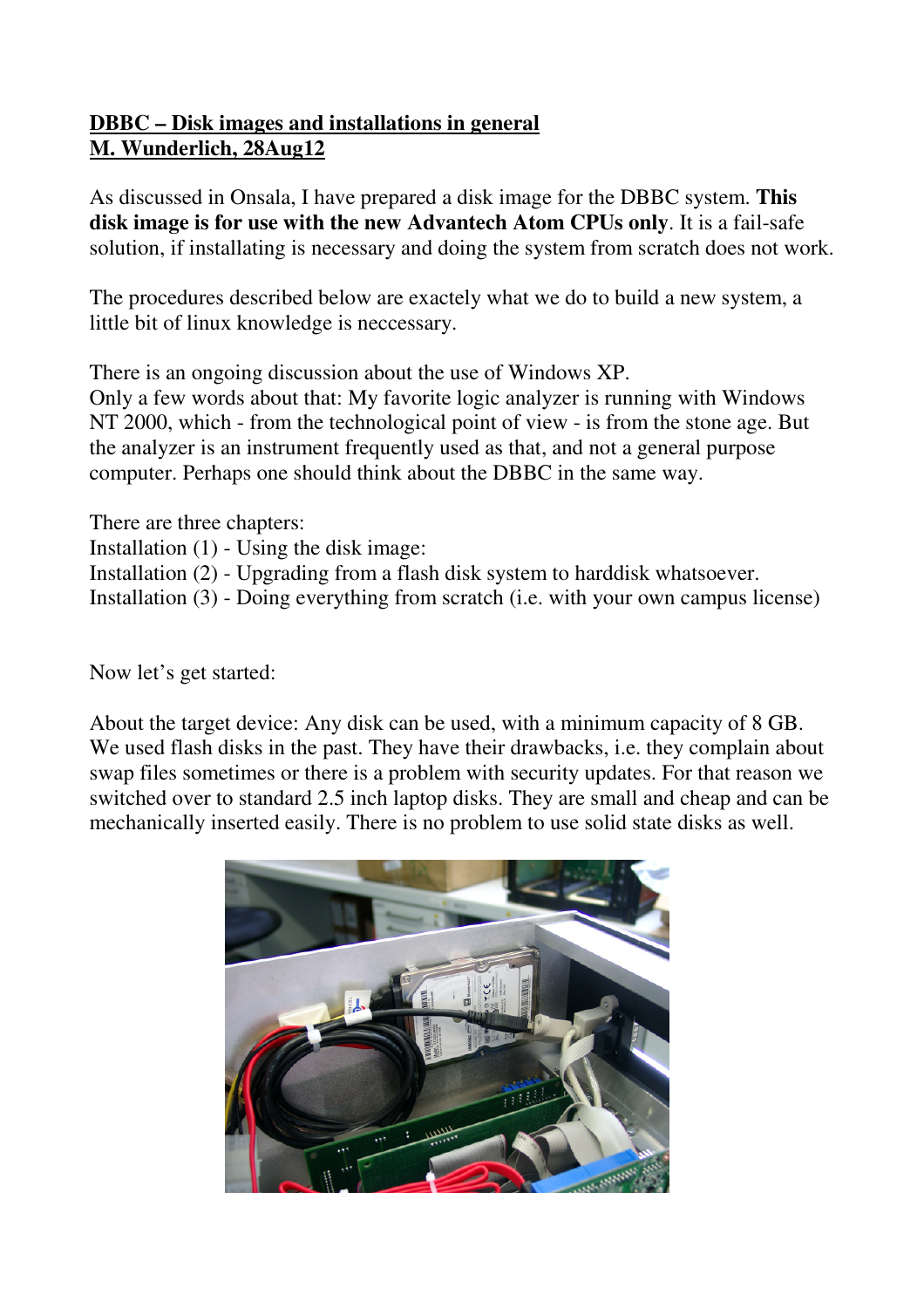## **Installation (1) - Using the disk image:**

The disk image contains  $W \in \{S}P3$  with the latest security updates and all drivers and software neccessary.

- Attach the new target device to a linux system or a computer running from a Linux live CD (like Knoppix).
- Download the image from **ftp://ftp.mpifr-bonn.mpg.de/outgoing/p655miw/DiskImage**.
- Due to its size, the image is compressed. Uncompress it with **gzip -d Filename.gz**
- Copy the image to the new disk with **dd if=./Filename of=/dev/target\_device**. The last two commands will take a bit of time.
- If you have a look at the new device with **fdisk /dev/target\_device** you will notice that there is a NTFS partition of 8GB, no matter how big the device is.
- Use a tool like **gparted** to expand this partition to the size you find appropriate.
- It could be nice also to add another partition for data for use in the future.
- Insert the new disk in the DBBC and boot. It will notice the new disk and demand a reboot. It might be neccessary to activate the swap file again. The same is true for the security updates.
- The disk image is for a **generic** system. Therefore some modifications will be necessary:
	- Change the systems name from DBBC-XX to DBBC-your station id
	- Change the DBBC configuration to your actual hardware, i.e. type of CAT, number and type of ADB boards, number of core modules etc.
	- Install Hamachi from the desktop icon and join the network to enable remote logins.
	- Modify the standard network settings to your need.

The system should be ready for use now.